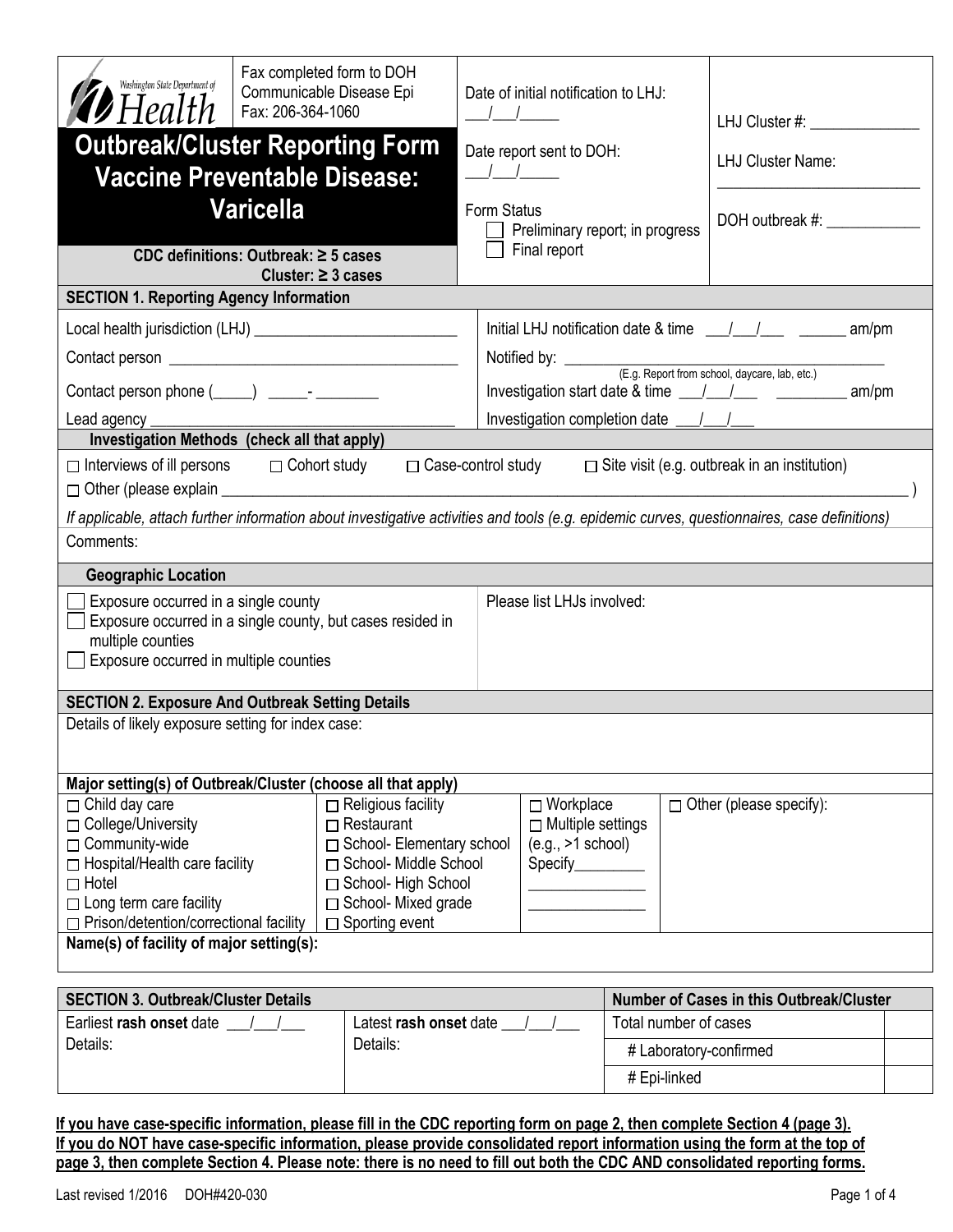| VARICELLA CASE-SPECIFIC REPORTING FORM - CDC |                                   |                              |     |                                                        |                                 |                                               |                                    |                                       |                                                        |                                                                |                                               |                                             |                                   |                                                                                              |
|----------------------------------------------|-----------------------------------|------------------------------|-----|--------------------------------------------------------|---------------------------------|-----------------------------------------------|------------------------------------|---------------------------------------|--------------------------------------------------------|----------------------------------------------------------------|-----------------------------------------------|---------------------------------------------|-----------------------------------|----------------------------------------------------------------------------------------------|
| Case<br>#                                    | <b>Outbreak</b><br><b>Setting</b> | Rash<br><b>Onset</b><br>date | Age | <b>Number</b><br>$\mathfrak{o}\mathfrak{f}$<br>Lesions | Vaccinated<br>(Yes, No,<br>Unk) | # of<br>doses<br>(1, 2,<br>$\geq 3$ ,<br>Unk) | Date of<br>vaccination<br>(dose 1) | Date of<br>vaccination<br>$(dose 2)+$ | <b>History</b><br>of<br>varicella<br>(Yes, No,<br>Unk) | How history of<br>disease<br>assessed (IgG,<br>Provider, Self) | Laboratory<br>confirmed?<br>(Yes, No,<br>Unk) | Was case<br>hospitalized?<br>(Yes, No, Unk) | <b>Complications</b><br>(specify) | Comments (e.g., source of<br>exposure, relationship between<br>cases [siblings, classmates]) |
| $\mathbf{1}$                                 |                                   |                              |     |                                                        |                                 |                                               |                                    |                                       |                                                        |                                                                |                                               |                                             |                                   |                                                                                              |
| $\boldsymbol{2}$                             |                                   |                              |     |                                                        |                                 |                                               |                                    |                                       |                                                        |                                                                |                                               |                                             |                                   |                                                                                              |
| $\boldsymbol{\mathfrak{z}}$                  |                                   |                              |     |                                                        |                                 |                                               |                                    |                                       |                                                        |                                                                |                                               |                                             |                                   |                                                                                              |
| $\boldsymbol{4}$                             |                                   |                              |     |                                                        |                                 |                                               |                                    |                                       |                                                        |                                                                |                                               |                                             |                                   |                                                                                              |
| ${\bf 5}$                                    |                                   |                              |     |                                                        |                                 |                                               |                                    |                                       |                                                        |                                                                |                                               |                                             |                                   |                                                                                              |
| 6                                            |                                   |                              |     |                                                        |                                 |                                               |                                    |                                       |                                                        |                                                                |                                               |                                             |                                   |                                                                                              |
| $\overline{7}$                               |                                   |                              |     |                                                        |                                 |                                               |                                    |                                       |                                                        |                                                                |                                               |                                             |                                   |                                                                                              |
| $\pmb{8}$                                    |                                   |                              |     |                                                        |                                 |                                               |                                    |                                       |                                                        |                                                                |                                               |                                             |                                   |                                                                                              |
| $\boldsymbol{9}$                             |                                   |                              |     |                                                        |                                 |                                               |                                    |                                       |                                                        |                                                                |                                               |                                             |                                   |                                                                                              |
| 10                                           |                                   |                              |     |                                                        |                                 |                                               |                                    |                                       |                                                        |                                                                |                                               |                                             |                                   |                                                                                              |
| $\overline{11}$                              |                                   |                              |     |                                                        |                                 |                                               |                                    |                                       |                                                        |                                                                |                                               |                                             |                                   |                                                                                              |
| $\overline{12}$                              |                                   |                              |     |                                                        |                                 |                                               |                                    |                                       |                                                        |                                                                |                                               |                                             |                                   |                                                                                              |
| 13                                           |                                   |                              |     |                                                        |                                 |                                               |                                    |                                       |                                                        |                                                                |                                               |                                             |                                   |                                                                                              |
| $\overline{14}$                              |                                   |                              |     |                                                        |                                 |                                               |                                    |                                       |                                                        |                                                                |                                               |                                             |                                   |                                                                                              |
| 15                                           |                                   |                              |     |                                                        |                                 |                                               |                                    |                                       |                                                        |                                                                |                                               |                                             |                                   |                                                                                              |
| 16                                           |                                   |                              |     |                                                        |                                 |                                               |                                    |                                       |                                                        |                                                                |                                               |                                             |                                   |                                                                                              |
| 17                                           |                                   |                              |     |                                                        |                                 |                                               |                                    |                                       |                                                        |                                                                |                                               |                                             |                                   |                                                                                              |
| 18                                           |                                   |                              |     |                                                        |                                 |                                               |                                    |                                       |                                                        |                                                                |                                               |                                             |                                   |                                                                                              |